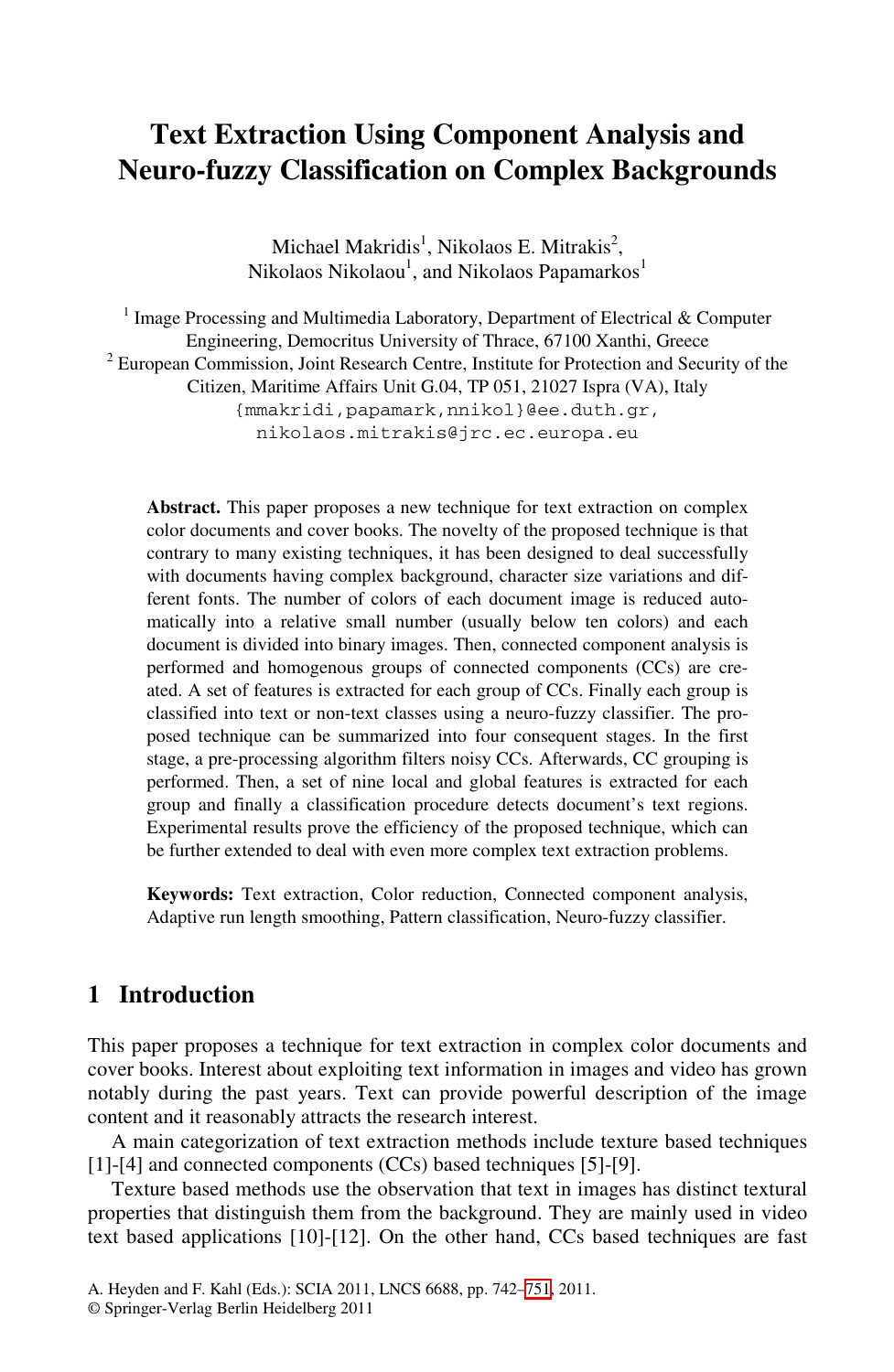and relatively simple in implementation and exploit the fact that characters are segmented. The proposed approach belongs to this specific category of text information extraction techniques.

The proposed technique performs color reduction to limit document's colors and divides each document into a set of binary documents, one for every color. Then, it performs connected component (CC) analysis and creates groups of components. For each group, a set of features is extracted and finally the classification process, based on a neuro-fuzzy system, detects those groups that correspond to text regions.

Most text extraction techniques focus on data sets of documents with certain specifications such as:

- Documents pixel depth is 8-bit gray-scale
- Documents have low character size variations
- Text gray values are greater than background values
- Documents have uniform background without contrast variations

The novelty of the proposed paper is that overcomes the specifications mentioned above and deals successfully with complex text extraction problems.

### **2 Description of the Technique**

The technique proposed in this paper is based on an iterative procedure of four stages. A document image is the input of the technique. The number of its colors is decreased (usually in less than ten colors) according to a color reduction technique [7]. After color reduction, the initial document can be represented by a set of binary images, one for each color, which we call color planes. Then, an iterative procedure is applied to each color plane. Generally, the proposed technique can be summarized into four stages:

Stage 1. Pre-processing: CC analysis is performed to each color plane. Color reduction process usually creates noisy, superfluous CCs. Most of these CCs, though, can be easily recognized and removed during this stage.

Stage 2. Page segmentation: CCs of each color plane are grouped according to an adaptive run length smoothing algorithm (ARLSA) [16].

Stage 3. Feature extraction: Each group of CCs is considered as a pattern. For each pattern, a set of nine local run length and spatial features is extracted.

Stage 4. Classification using Adaptive Neuro-Fuzzy Interference System (ANFIS) [14]. A subset of patterns is first used to train the classifier.

A block diagram of the proposed technique is shown in Fig. 1. In the rest of this section a brief description of color reduction [7] and ARLSA [13] algorithms is given.



**Fig. 1.** The block diagram of the proposed technique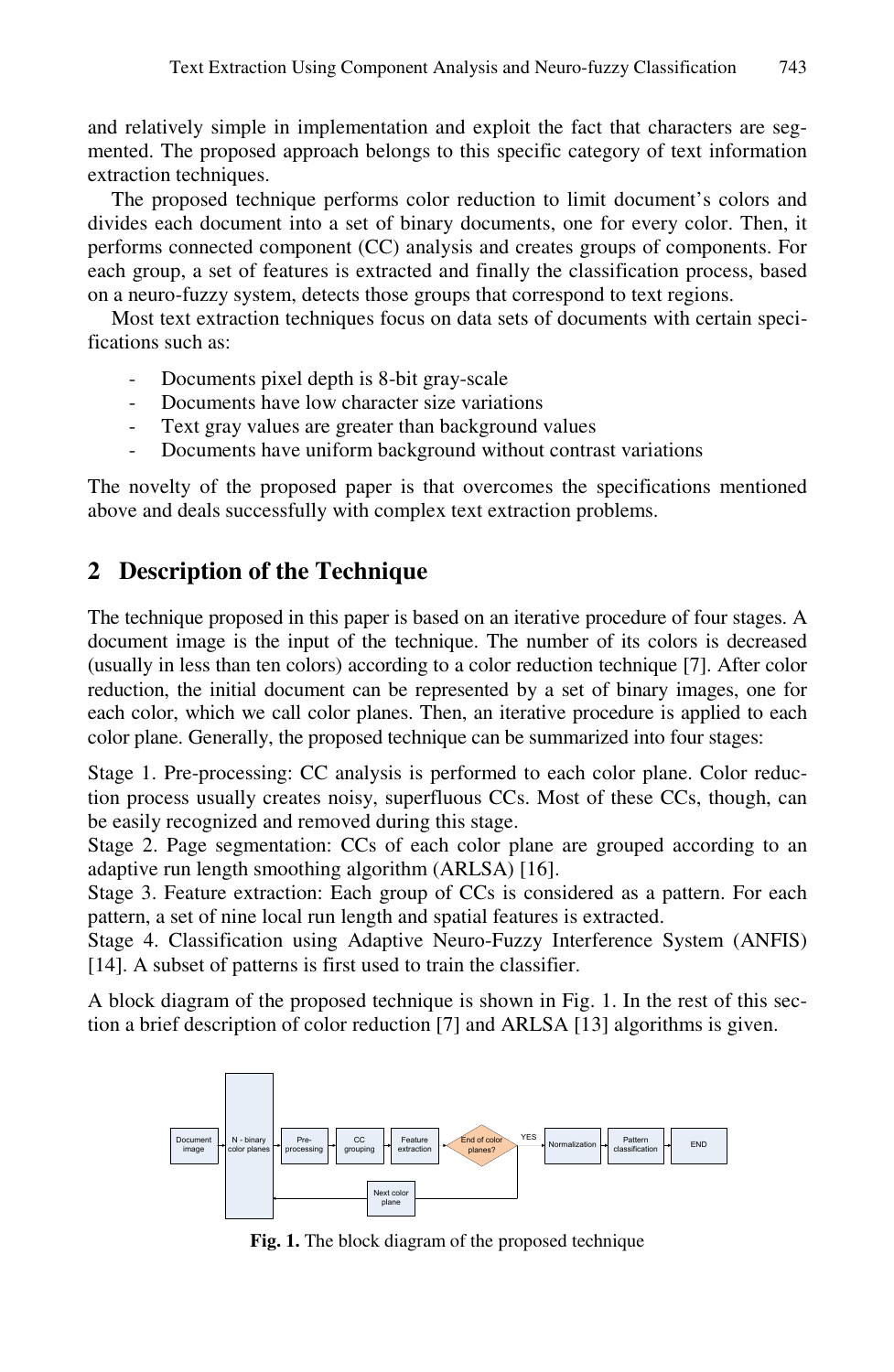#### **2.1 Color Reduction**

A color document or a cover book has millions of different color values. In order to apply CC analysis, we have to limit the total number of colors. To achieve that, we use an unsupervised clustering algorithm to find clusters of similar colors, originally proposed by Sobottka et al. [7]. We chose to implement this color reduction technique for three basic reasons:

- Simplicity of the algorithm

- Very low computational cost

- Text objects (CCs) are coherent and final color distribution inside the document image is homogenous.

#### **2.2 Adaptive Run Length Smoothing Algorithm**

Adaptive run length smoothing algorithm (ARLSA) [13] is a modified version of RLSA [15], a common algorithm, that it is used in page layout analysis and segmentation techniques. Generally, ARLSA is applied on CCs of binary images.

$$
L(CC_i, CC_j) < T_i
$$
  
\n
$$
H_R(CC_i, CC_j) < T_h
$$
  
\n
$$
O_R(CC_i, CC_j) < T_o
$$
\n(1)

The novelty of ARLSA is, that it applies run length at a certain direction only between pixels of different CCs and only if these CCs fulfill certain specifications. In the proposed technique, ARLSA is applied in the horizontal direction.

Let  $p_i$  and  $p_j$  be two pixels that belong to CCs  $CC_i$  and  $CC_j$  and  $CC_j$   $(i \neq j)$ . The connection between  $p_i$  and  $p_j$  is made only if the following specifications are fulfilled:

where  $L(CC_i, CC_j)$  is the Euclidean distance between the bounding boxes of  $CC_i$ and  $CC_i$ ,  $H_R(CC_i, CC_j)$  is the height ratio between  $CC_i$  and  $CC_j$  and  $O_R(CC_i, CC_i)$  is the overlapping ratio between  $CC_i$  and  $CC_j$ . Furthermore,  $H_R$  can be defined as:

$$
H_R(CC_i, CC_j) = \min(H_{cc_i}, H_{cc_j}) / \max(H_{cc_i}, H_{cc_j})
$$
 (2)

Where  $H_{cc}$  and  $H_{cc}$  the heights of  $CC_i$  and  $CC_j$ .

Finally,  $O<sub>R</sub>$  is defined as the overlapping ratio between two components.



**Fig. 2.** ARLSA filtering example: (a) A color plane, (b) color plane after application of ARLSA, (c) filtered color plane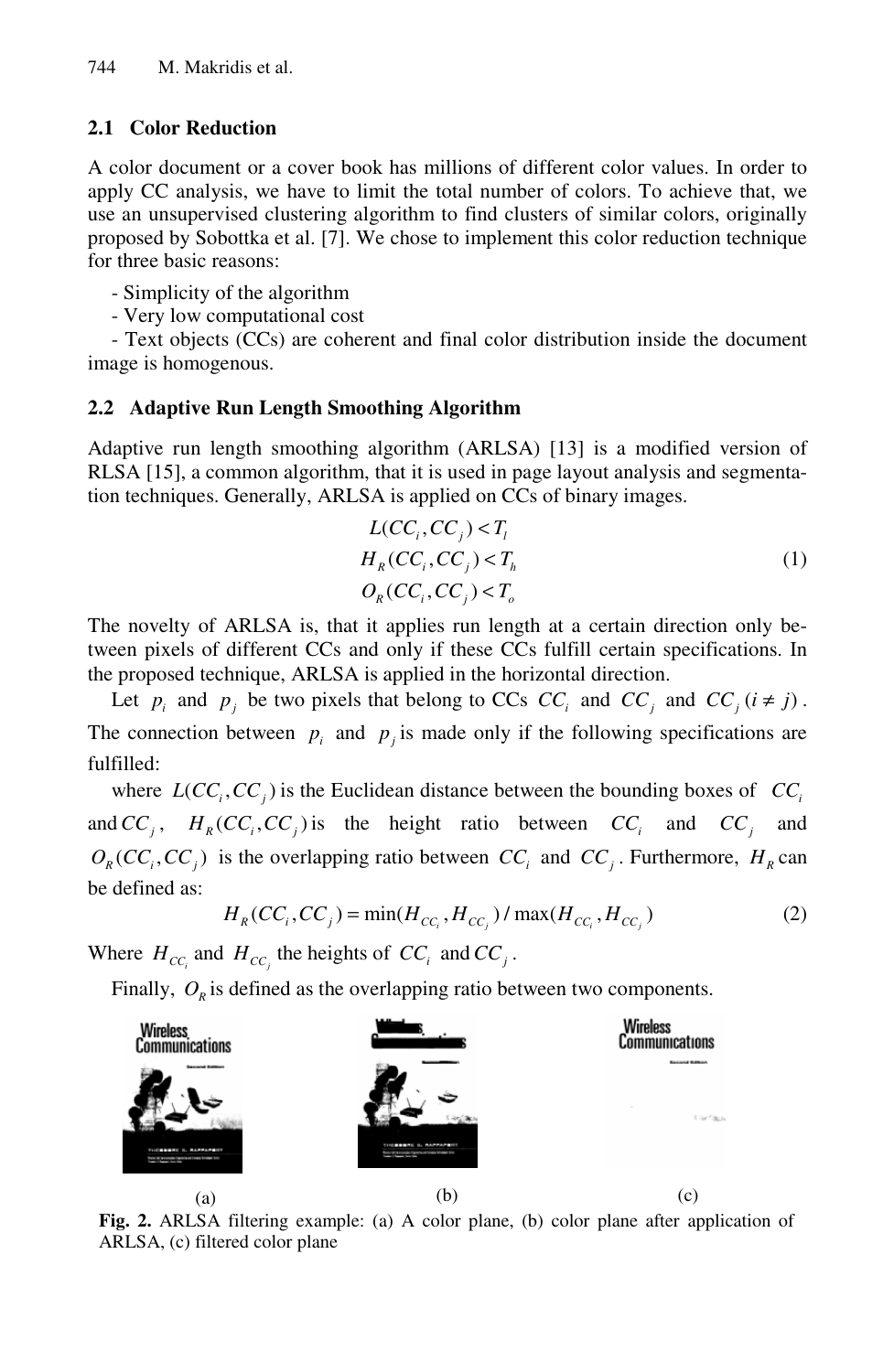### **3 Image Pre-processing**

The purpose of this stage is to remove small noisy connected components and large background or graphic components. Pre-processing filtering is applied in two separate steps:

First, noisy elements are filtered out based on three characteristics of the connected components and their corresponding bounding boxes. For a connected component *CCi* these characteristics are:

The height of the bounding box of the  $CC_i$ ,  $H_{CC}$ 

The elongation 
$$
E(CC_i) = \frac{\min\{H_{cc_i}, W_{cc_i}\}}{\max\{H_{cc_i}, W_{cc_i}\}}
$$

The density  $D(CC_i) = \frac{P_{num}(CC_i)}{BB_{size}(CC_i)}$  $D(CC_i) = \frac{P_{num}(CC_i)}{BB_{size}(CC_i)},$ 

which is the ratio of the number of foreground pixels  $P_{num}(CC_i)$  to the total number of pixels in the bounding box  $BB_{size}( CC_i ) = H(CC_i) \cdot W(CC_i)$ .

Connected components with  $H(CC_i) < AH/3$ , or  $D(CC_i) < 0.08$ , or  $E(CC<sub>i</sub>)$  < 0.08 are considered as noisy elements and they are eliminated, where *AH* is the average height of all CC of the color plane. These values have been selected very carefully, so no character elements will be eliminated.

The second type of filtering removes large background and graphic components. It is based on the comparison of the connected components from two images, the initial binary document image and the resulted image after the application of the ARLSA. Let  $I_1$  be the original image (see Fig. 2(a)),  $I_2$  the image after the application of the ARLSA (see Fig. 2(b)). The number of pixels  $P<sub>L</sub>$  of each connected component  $CC_i \in I_2$  is calculated, that is the number of the black pixels. In the defined area of each  $CC_i \in I_2$ , the sum  $P_{I_1}$  of the corresponding black pixels of  $I_1$  is also calculated.

The ratio of these two sums is taken into account as in the following equation:

$$
P_R = \frac{P_{I_2}}{P_{I_1}} \le T_R
$$
\n(3)

As it is mentioned above, ARLSA connects only similar neighbor components. In this case, graphic components of Fig. 2(a) are isolated and the application of ARLSA does not link them with other components. Therefore, their pixel size remains almost the same and  $P_R$  has a value near to one. Components, which correspond to pixel size ratio smaller than  $T_R$  (Eq. 3), are removed and a new image  $I_3$  (see Fig. 2(c)) is produced. The parameters used in ARLSA are those parameters proposed as optimal by the authors.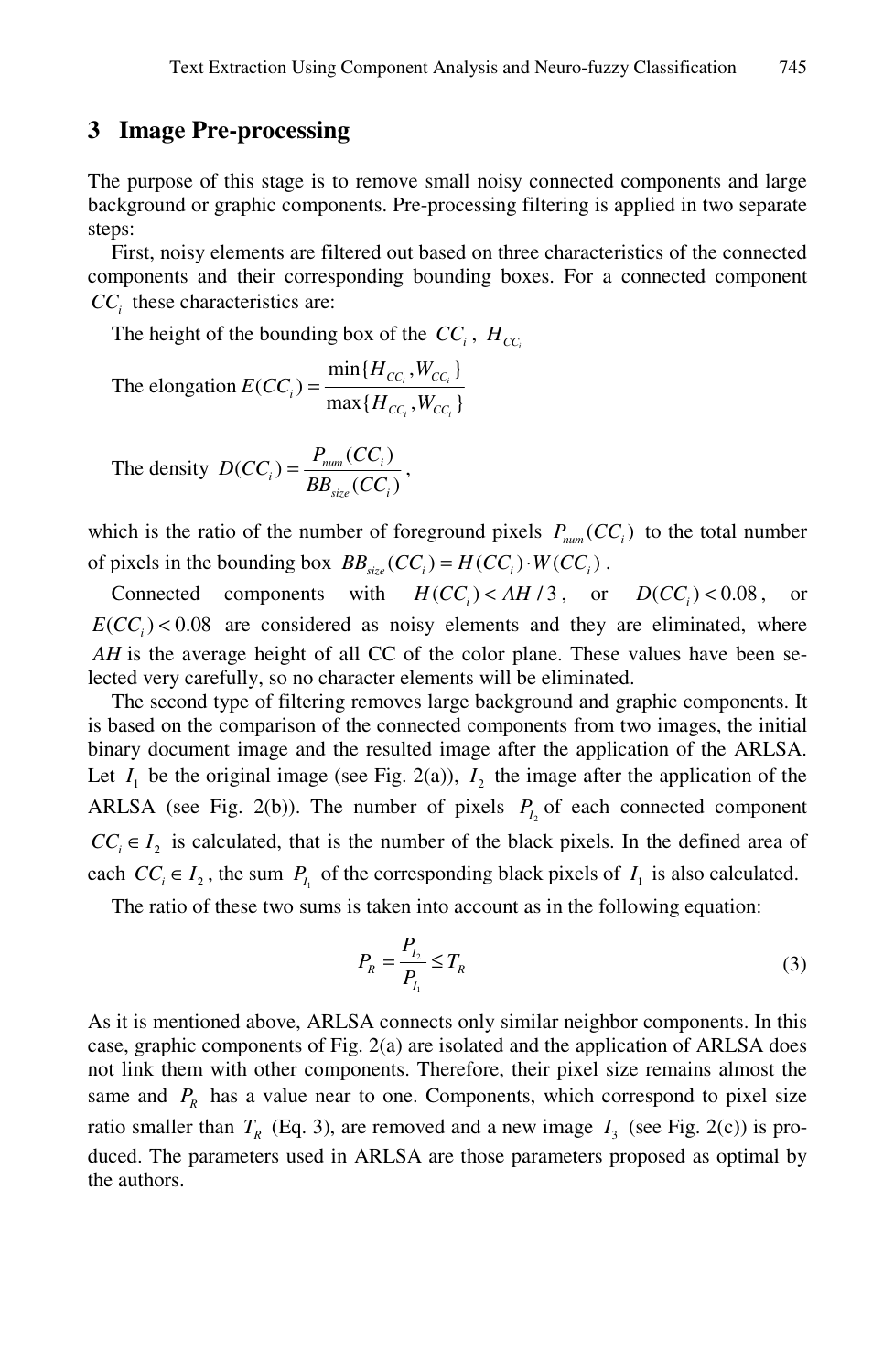## **4 Document Segmentation**

Document page segmentation is very important for successful classification. During this stage, CCs of color planes are grouped to form a pattern for the classification procedure. False grouping will have as a result unreliable feature values and furthermore classification failure. Therefore, we need a reliable technique that groups CCs of the same class (text or non-text).

To perform successful grouping, we use ARLSA. ARLSA groups only similar CCs as far as height and overlapping is concerned.

The choice of ARLSA is based on the following reasons:

- Characters are in most cases CCs of similar height in a certain direction (in most cases horizontal). Furthermore, the height ratio between two characters of the same font size (in the same sentence) is less than 2.
- Graphics consist of CCs that have great variation in height. Furthermore, graphic CCs do not have a defined arrangement in space and therefore overlapping measure in a certain direction is very low.
- Background CCs are large isolated CCs.

Because of the above reasons, text CCs group together in most cases, while non-text CCs form small groups. Each group is considered as a pattern for the feature extraction and classification stages.

### **5 Feature Extraction**

In this stage, we form a set of nine features for each pattern (group of CCs) of each binary color plane. Feature selection has been made carefully, in order to distinguish text from non-text patterns as much as possible.

Mean Elongation: Elongation feature has been introduced in Section 3. Each pattern after CC grouping is formed by a set of CCs. The value of this feature is the mean elongation of a pattern's CCs. The idea of choosing mean elongation is that usually, character CCs have similar width to height ratio. On the other hand, lines and big graphic CCs can have either too small or too big width to height ratio.

Mean Density: Density feature has been also introduced in Section 3. The value of this feature is the mean density of a pattern's CCs. The idea of choosing mean density is that most graphic CCs have many holes and therefore their density values are smaller than character CCs.

Mean pixel size: This feature represents the mean pixel size of the CCs of each pattern.

Local Connectivity: This feature measures the coherence of a pattern. For each pixel  $p_{i,j}$  of a pattern, the number of neighbor pattern pixels, within a 3x3 neighborhood, is counted. The total number of neighbor pattern pixels is divided by the pixel size of the pattern for normalization reasons. This feature takes large values for coherent CCs, while it takes small values for thin CCs or CCs with many holes. It can be expressed as follows: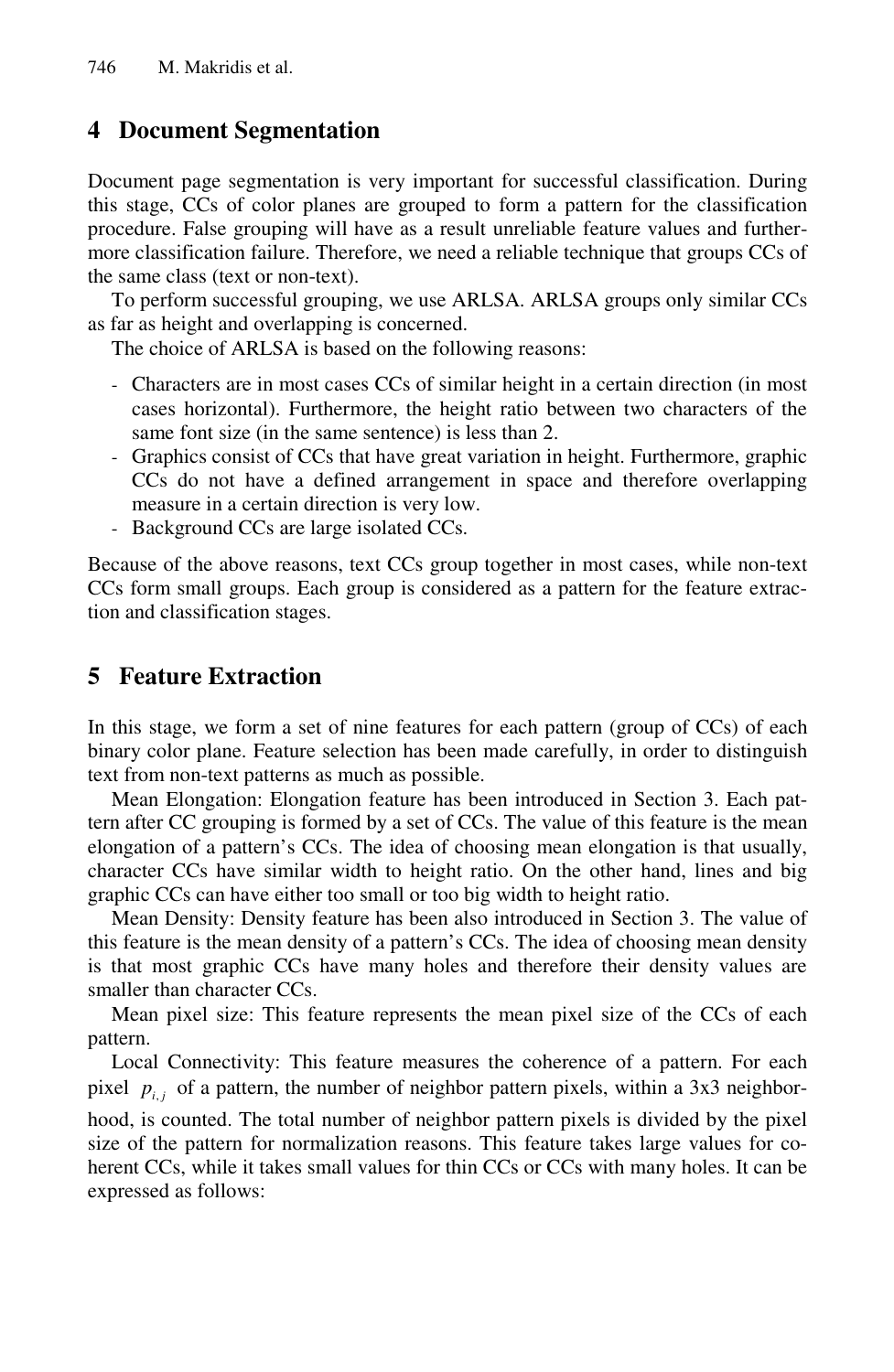$$
lc_{l} = \frac{\sum_{k=1}^{PS_{l}} \sum_{m=i-1}^{i+1} \sum_{n=j-1}^{j+1} p_{l,i,j}}{PS_{l}}
$$
(4)

Where  $p_{i,j}$  a pixel of a pattern *l* and  $PS_i$  the total number of pixels of the pattern, which is pixel size of pattern *l* .

Run length mean and Run length variance features: For each pattern, we calculate the mean run length value at a certain direction that we call it  $G_d$  (group direction). Each pattern is a group of CCs, as it is mentioned in Section 4. The center points of these CCs define a least squares line. The gradient of this line, we call it  $G_d$ . Least squares line is represented by the following equation:

$$
y = a + bx \tag{5}
$$

We are interested in the direction of this line, which is defined as:

$$
b = \frac{n \sum_{l=1}^{n} Xc_l Yc_l - (\sum_{l=1}^{n} Xc_l)(\sum_{l=1}^{n} Yc_l)}{n \sum_{l=1}^{n} Xc_l^2 - (\sum_{l=1}^{n} Xc_l)^2}
$$
(6)

Where *n* is the number of a pattern's CCs and  $\{(Xc_0Xc_0),..., (Xc_nXc_n)\}\)$  are their center points.

Run length mean and variance features are extracted from the run length histogram of each pattern.

Group direction mean feature: For each pair of CCs of a pattern  $\cdot CC_i$ . and  $CC_j$ , we compute the corresponding gradient  $G_{d,i,j}$ . Group direction mean feature is the mean value of all  $G_{d,i,i}$ .

Mean Overlapping feature: As it is mentioned above, the center points of the CCs of a pattern define a group direction  $G_d$ . For each pair of CCs of a pattern  $CC_i$ and  $CC<sub>i</sub>$ , we compute the corresponding overlap measure in the direction of  $G<sub>d</sub>$ . The mean overlapping feature is the mean overlapping value of a pattern.

Fig. 3 illustrates an example of this feature. Suppose that the word "Example" is a pattern that consists of seven CCs, we calculate the overlap between letters-CCs "E" and "X" in the group direction. This feature is similar to the overlap feature that we introduced in Section 2.2 in the horizontal direction, but now overlapping is calculated in the direction of  $G_d$ 



**Fig. 3.** Overlapping feature for CCs "E" and "x" in the direction of  $G_d$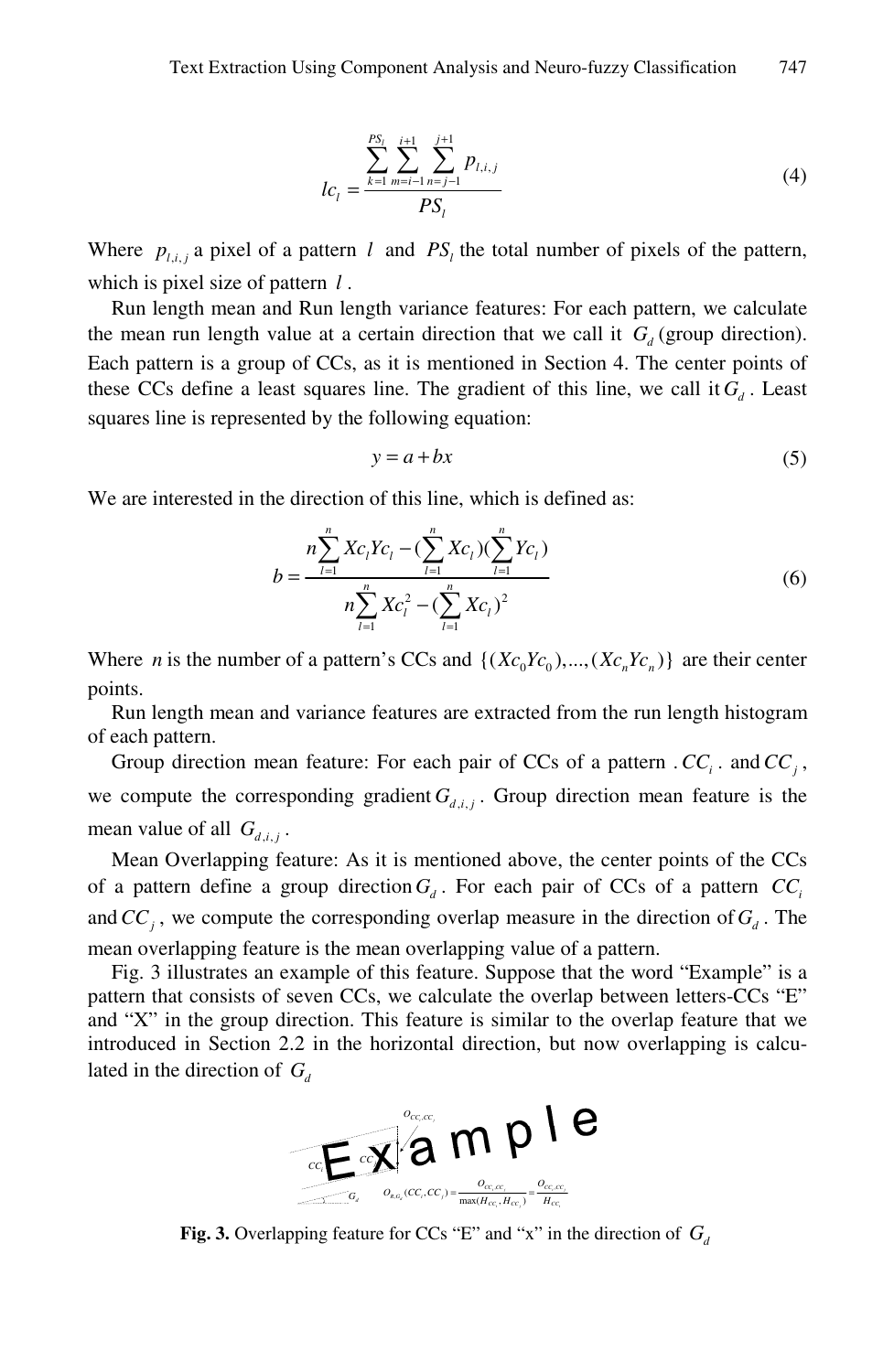**Black and white alterations:** This feature is calculated by the total number of alterations between pattern and non-pattern pixels in the group direction,  $G_d$ . The number of black and white alteration is divided by the width of the pattern for normalization.

### **6 Pattern Classification Using ANFIS**

ANFIS (Adaptive-Network-based Fuzzy Interference System) [14] is a neuro-fuzzy multilayered architecture, which was first introduced by Jang, well known for dealing with complex nonlinear modeling or classification problems. ANFIS main advantage is that it combines the strong descriptive characteristics of fuzzy logic with the learning capabilities of neural networks.

ANFIS consists of 6 layers which are described below:

Layer 1: The nodes of this layer carry the inputs of the network to the next layer.

Layer 2: Each node of this layer implements a fuzzy membership function that describes a fuzzy set of each input (linguistic nodes). The proposed implementation uses Gaussian membership functions which are described by the following equation:

$$
\mu_{A_j}^{\ i}(x_j) = e^{-\frac{-(x_j - \sigma_j')^2}{2\sigma_j^2}}, \quad j = 1, \dots, m, \qquad i = 1, \dots, k_j \tag{7}
$$

The output of this layer reveals the membership degree of feature  $x_i$  to fuzzy set  $A_i^i$ , where j stands for the input and i for the fuzzy set defined in input j. The fuzzy input partition has been implemented through subtractive clustering [16].

Layer 3: The nodes of this layer are called rule nodes. The output of each node represents the degree that satisfies the hypothesis of a rule. The number of nodes of this layer is equal to the number of the rules, that is  $n = k_1 \times \cdots \times k_m$ . The degree of fulfillment of each rule can be calculated by the following:

$$
\mu_i(\mathbf{x}) = \prod_{j=1}^m \mu_{A_j}^{i}(x_j), i = 1,...n
$$
\n(8)

Layer 4: In this layer, the normalized fulfillment of each rule is calculated:

$$
\overline{\mu}_i(\mathbf{x}) = \frac{\mu_i(\mathbf{x})}{\sum_{i=1}^n \mu_i(\mathbf{x})}, \quad i = 1, \dots n
$$
\n(9)

Layer 5: The nodes of this layer calculate the output of each rule:

$$
y(i) = \overline{\mu}_i(\mathbf{x}) \times w_i, \, i = 1, \dots n \tag{10}
$$

Layer 6: In this layer the node calculates the final output of the model by summarizing the partial output of each rule:

$$
y = \sum_{i=1}^{n} y(i)
$$
 (11)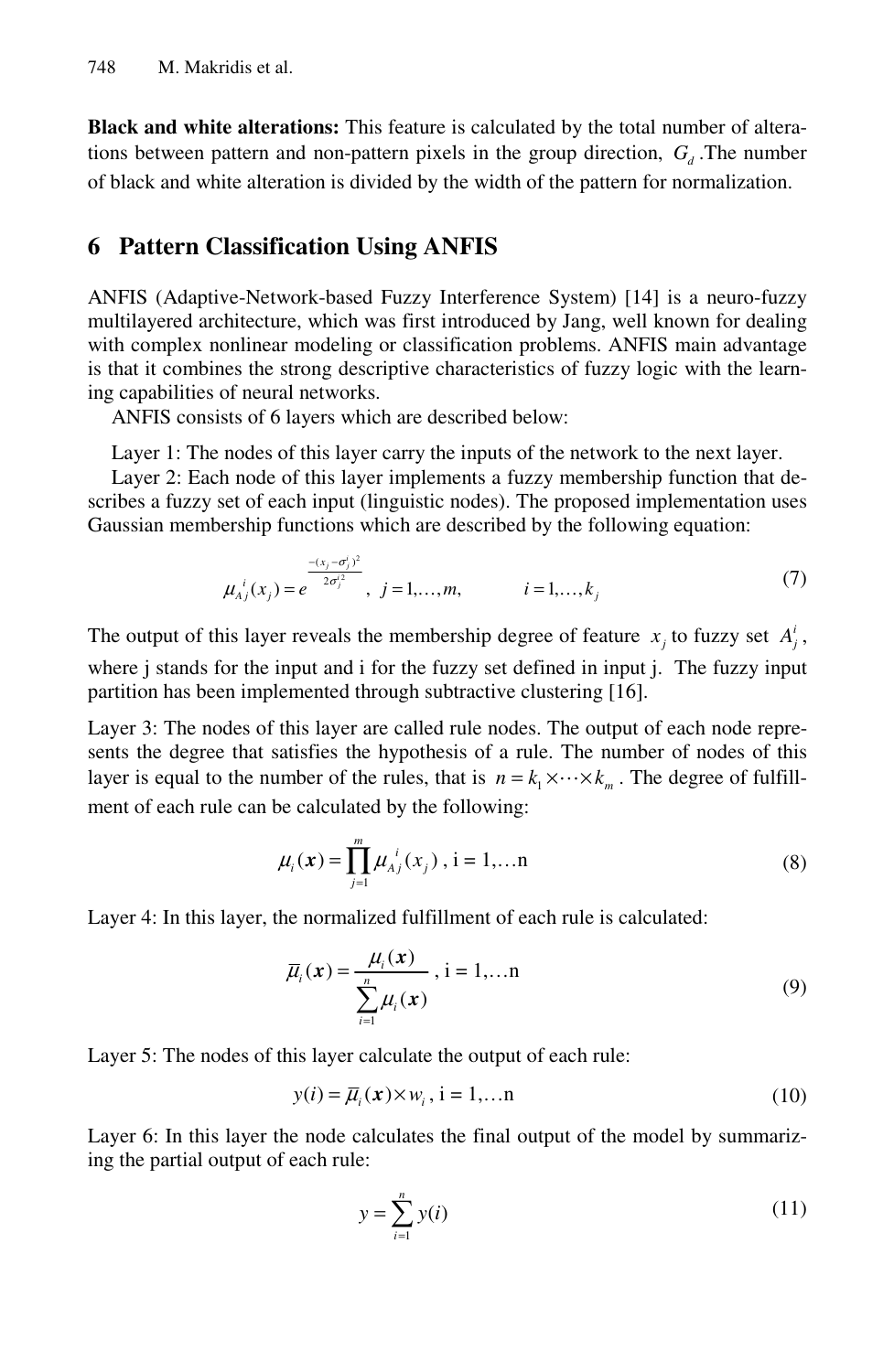Fuzzy input partition has been implemented via subtractive clustering [16], while hybrid batch learning algorithm [15] is used to calculate the parameters of the network.

#### **7 Experimental Results**

In order to achieve objective experimental results, we created a dataset with document and ground truth images for evaluation purpose. Document dataset consists of 50 color cover books and documents with complex background, various font colors, sizes and types. Ground truth binary images were created for all 50 documents manually, using commercial image processing software. The proposed technique can identify text areas with skew up to 45 degrees. The documents are all taken from the internet, while their resolution is at least 200 dpi.

Due to space limitations, we present in Fig. 4 two characteristic results that they should be discussed. These examples reveal some of the advantages and disadvantages of the proposed technique.

Fig. 4 (b) shows a successful result. The cover book has non-uniform background and fonts of different sizes and colors. Main contribution to the successful result has the great resolution and successful color reduction that leads to coherent CCs.

Fig. 4 (c) shows a movie poster with uniform background and a large graph. Text areas, which include fonts of different color, type and size, have been successfully detected. However, some graph patterns in the middle of the Fig. 4 (d) have wrongly classified as text. These patterns have common text characteristics, such as elongation, density, run length variation and overlapping, which lead to classification error.



**Fig. 4.** Text extraction examples: (a), (c) Original document images, (b), (d), resulted document images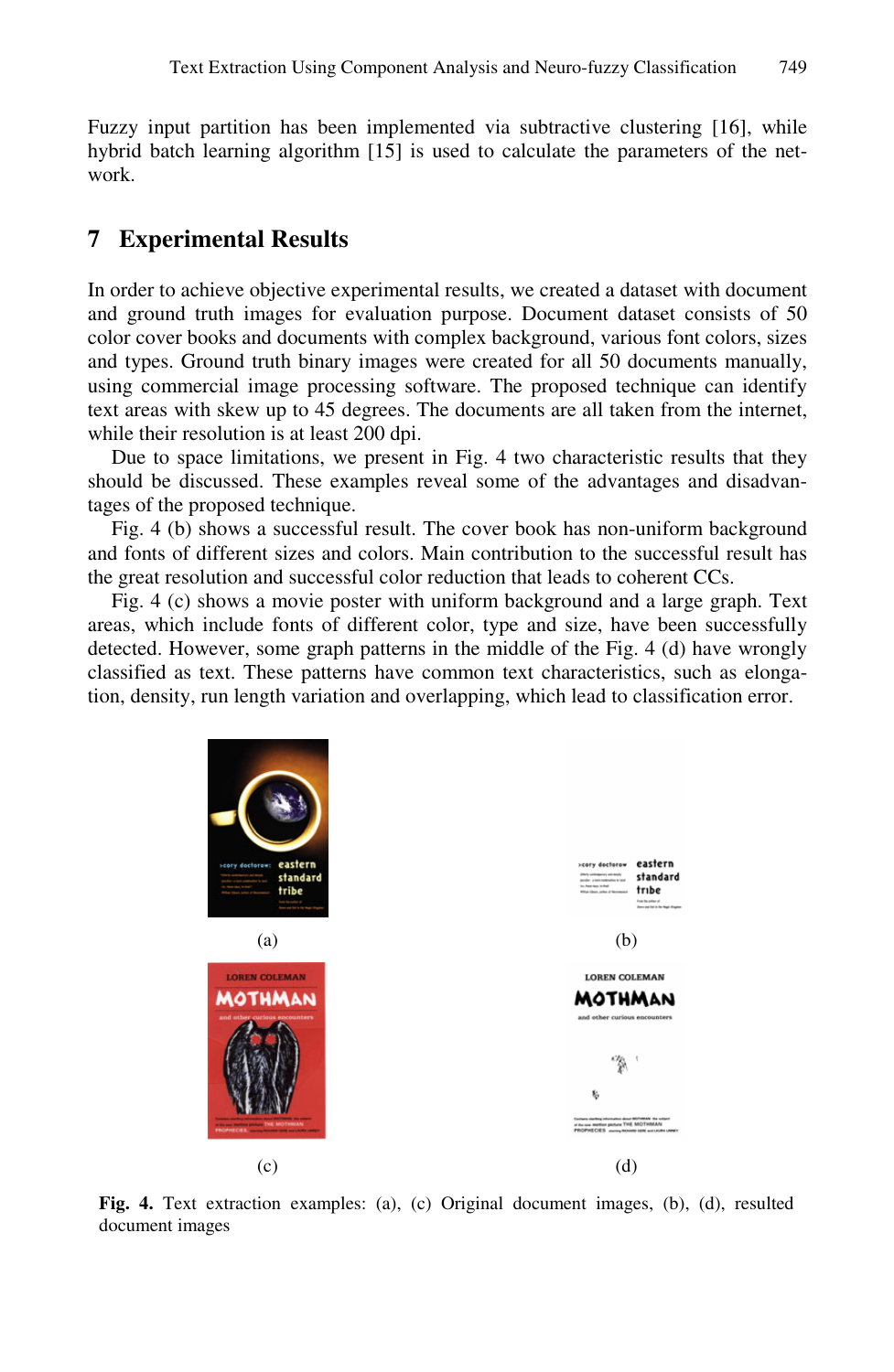# **8 Conclusions**

We have presented a new technique for text extraction on complex color documents. In this type of documents, text and graphics are highly mixed with the background and therefore color reduction, page segmentation and furthermore text extraction is a challenging task. Experiments have been performed and presented to test the effectiveness of the proposed technique.

The main advantage of the presented technique lies on the fact that although it deals with complex documents, it performs high successful rates and a reliable result for further processing. Pattern extraction based on connected component analysis and classification using ANFIS seem to work fine, even under extreme circumstances. Additionally, ARLSA provides very useful information about text patters. However, we intend to perform more research in the field of color reduction (extraction of color planes) and pattern extraction.

# **References**

- 1. Jain, A.K., Zhong, Y.: Page Segmentation Using Texture Analysis. Pattern Recognition 29, 743–770 (1996)
- 2. Wu, V., Manmatha, R.: TextFinder: an automatic system to detect and recognize text in images. IEEE Trans. on Pattern Analysis and Machine Intelligence 21, 1224–1229 (1999)
- 3. Deng, S., Latifi, S., Regentova, S.: Document segmentation using polynomial spline wavelets. Pattern Recognition 34, 2533–2545 (2001)
- 4. Wang, B., Li, X., Liu, F., Hu, F.: Color text image binarization based on binary texture analysis. Pattern Recognition Letters 26, 1650–1657 (2005)
- 5. Fletcher, L., Kasturi, R.: A robust algorithm for text string separation from mixed text/graphics images. IEEE Trans. on Pattern Analysis and Machine Intelligence 10, 910– 918 (1988)
- 6. Chen, W.Y., Chen, S.Y.: Adaptive page segmentation for color technical journals' cover images. Image and Vision Computing 16, 855–877 (1998)
- 7. Sobottka, K., Kronenberg, H., Perroud, T., Bunke, H.: Text Extraction from Colored Book and Journal Covers. International Journal on Document Analysis and Recognition 2, 163– 176 (2000)
- 8. Hase, H., Shinokawa, T., Yoneda, M., Suen, C.Y.: Character string extraction from color documents. Pattern Recognition 34, 1349–1365 (2001)
- 9. Strouthopoulos, C., Papamarkos, N., Atsalakis, A.: Text extraction in complex color documents. Pattern Recognition 35, 1743–1758 (2002)
- 10. Lyu, M.R., Song, J., Cai, M.: A comprehensive method for multilingual video text detection, localization, and extraction. IEEE Trans. on Circuits and Systems for Video Technology 15, 243–255 (2005)
- 11. Chen, Y.L., Wu, B.F.: Text extraction from complex document images using the multiplane segmentation technique. In: Proceedings of IEEE International Conference on Systems, Man and Cybernetics, vol. 4, pp. 3540–3547 (2006)
- 12. Xu, L., Wang, K.: Extracting text information for content-based video retrieval. LNCS, pp. 58–69 (2008)